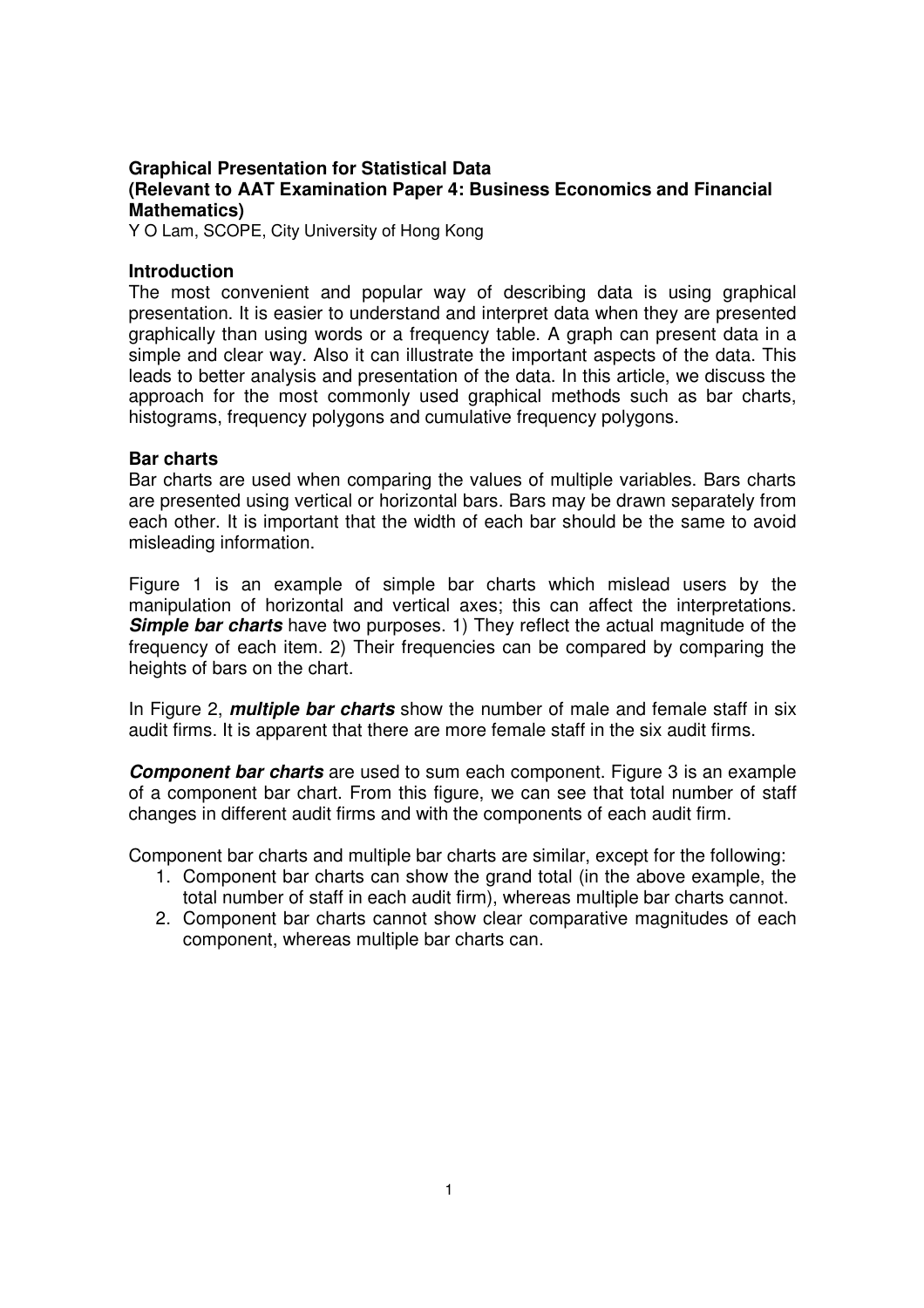

**Figure 1. Simple bar chart**. The two bar charts above represent the same data but they produce different interpretations by varying scales. **(i)** The maximum scale 250 is used and it is only slightly higher than the highest value in the study data. **(ii)**  The maximum scale 500 is used and it is largely higher than the highest value.



**Figure 2.** This **multiple bar chart** shows the number of male and female staff in six audit firms



**Figure 3.** This **component bar chart** shows the total number of staff in six audit firms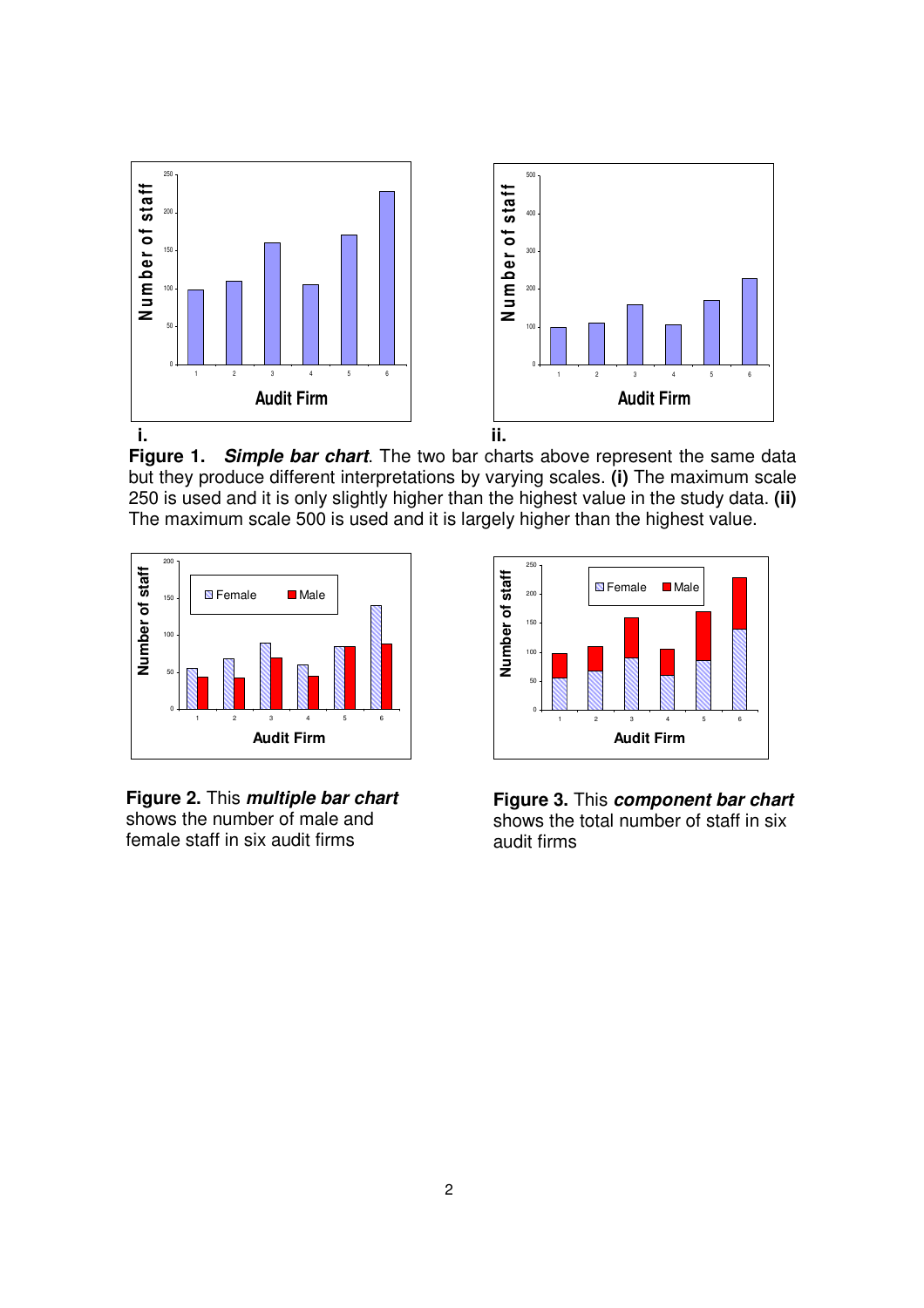# **Histograms and frequency polygons**

Histograms or column bar charts are common ways of presenting frequency in a number of categories. Commonly used graphical presentation methods also include the frequency polygon and ogive. Histograms portray an unequal width frequency distribution table for further statistical use. A frequency distribution table is a tabulation of the **n** measurements into mutually exclusive **k** classes showing the number of observations in each. The bars appear in a histogram where the classes are marked on the x axis and the class frequencies on the  $y$  axis. It is important to note that a bar chart does not have x-axis units. The histogram is constructed by creating x-axis units of equal size and these should correspond to the frequency table. Example 1 shows how to construct a frequency table.

### Example 1

The following data have been obtained for the number of customers arriving per hour in a sample of 30 supermarkets. Construct a frequency table with class interval starting from 21 but less than 31, 31 but less than 41, …, up to 71 but less than 81.

| 52 | 29 | 26 | 29 | 32 | 26 |
|----|----|----|----|----|----|
| 62 | 49 | 40 | 25 | 23 | 31 |
| 44 | 22 | 27 | 38 | 73 | 32 |
| 27 | 32 | 28 | 30 | 57 | 34 |
| 39 | 37 | 28 | 24 | 51 | 50 |

The first step is to count how often each value occurs in given class intervals. For example, 13 supermarkets might be in the class 21 but less than 31 customers per hour, 9 supermarkets in the class 31 but less than 41…. and so on. The cumulative frequency is calculated by adding the frequency for each class. An example of a frequency table, including both frequencies and cumulative frequency, is shown in Table 1

**Table 1.** Frequencies of the number of customers arriving at the supermarkets per hour

| <b>Class</b> | Number of customers arriving per hour | <b>Frequency (f)</b> |  |
|--------------|---------------------------------------|----------------------|--|
|              | 21 but less than 31                   | 13                   |  |
| 2            | 31 but less than 41                   |                      |  |
| 3            | 41 but less than 51                   | 3                    |  |
|              | 51 but less than 61                   |                      |  |
| 5            | 61 but less than 71                   |                      |  |
| 6            | 71 but less than 81                   |                      |  |
|              |                                       |                      |  |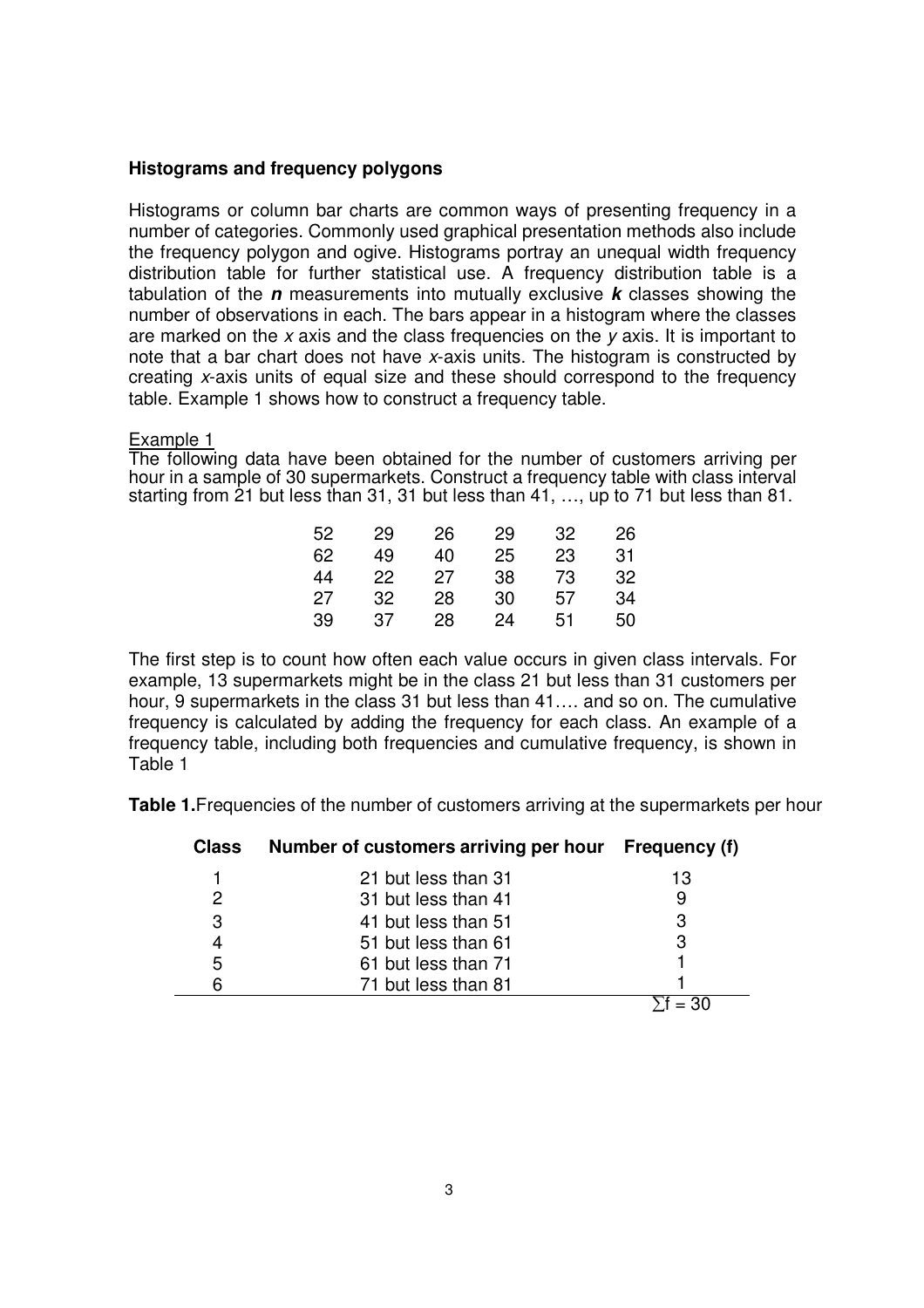**Figure 4.** Histogram of number of customers arriving at the supermarkets per hour



We can see from the above histogram that the classes are marked on the x-axis and the class frequencies on the y-axis. The class frequencies are represented by the heights of the bars, and the bars are drawn adjacent to each other. Thus, a histogram describes a frequency distribution using a series of adjacent bars.

Based on the histogram in Figure 4, we can conclude that:

- 1. The lowest number of customers arriving per hour at the supermarkets is 21, and the largest is 81.
- 2. The class with the highest frequency is 21 up to 30 customers arriving per hour. A total of 13 of the 30 observations fall within this range.
- 3. 22 of the 30 supermarkets, or 73.3 percent, saw 21 to 40 customers arriving per hour.

Thus, frequency distribution can be easily interpreted using a histogram. We can reach the same conclusions with a frequency distribution table. If unequal class intervals are used in a frequency distribution, then the height of each bar is proportional to its frequency. This means that we use a relative frequency distribution instead of the actual frequencies. For example, if one of the class intervals is twice as wide as the other class intervals, the frequency of this class interval must be divided by two to become the actual height of the bar.

Histogram and simple bar charts are similar, except for the following:

- 1. A histogram depicts a frequency distribution using a series of adjacent rectangles.
- 2. The height of each bar in a histogram is proportional to its frequency.
- 3. A simple bar chart can be used to show nominal and ordinal data, while a histogram is only used for interval-ratio data.
- 4. A histogram draws rectangles with class intervals on the x-axis and the corresponding frequencies on the y-axis.

Frequency polygons are not that commonly used when compared with histograms. These consist of line segments which are drawn by connecting the points formed by the intersections of class midpoints and class frequencies. The construction of a frequency polygon is illustrated in Figure 5.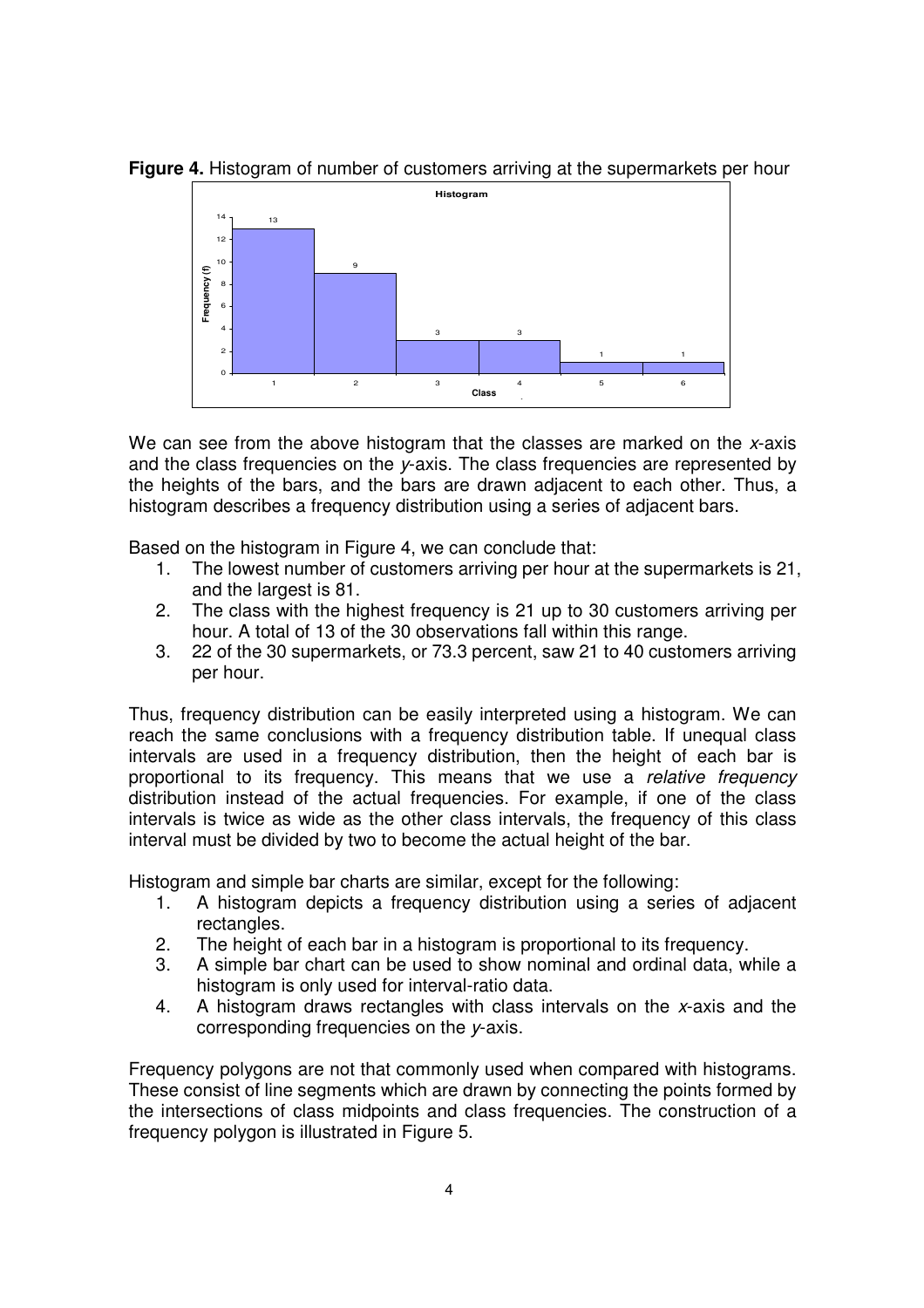| <b>Class</b> | Number of customer arriving<br>per hour | <b>Midpoint</b> | Frequency(f) |
|--------------|-----------------------------------------|-----------------|--------------|
|              | 21 but less than 31                     | 26              | 13           |
| 2            | 31 but less than 41                     | 36              | 9            |
| 3            | 41 but less than 51                     | 46              | 3            |
| 4            | 51 but less than 61                     | 56              | 3            |
| 5            | 61 but less than 71                     | 66              |              |
| 6            | 71 but less than 81                     | 76              |              |
|              |                                         |                 | $= 30$       |

**Table 2.** Midpoints and frequencies of the customers arriving at the supermarkets per hour

**Figure 5.** Frequency polygon of the customers arriving at the supermarkets per hour



Both histogram and the frequency polygon can provide a quick picture of the main characteristics of the study data. The frequency polygon has advantages over the histogram. First, it allows us to read the trend of the distribution. It is clear that the highest frequency is for 21 up to 30 customers arriving per hour and the frequencies fall as the number of customers arriving increases. Second, a frequency polygon is ideal for comparing two or more frequency distributions.

# **Ogive or cumulative frequency polygon**

Lastly, if the readers are interested in knowing the number of observations "below" or "above" a certain value in the study data, this value can be estimated using a cumulative frequency distribution. The cumulative frequency distribution can be portrayed graphically in an ogive or cumulative frequency polygon.

To construct an ogive or cumulative frequency polygon, the first step is to calculate the cumulative frequencies. Referring to the frequency table, we can see that in 13 supermarkets less than 31 customers arrived per hour. Those 13 customers, plus the 9 in the next class, equal 22. This process continues for all the classes. To plot a